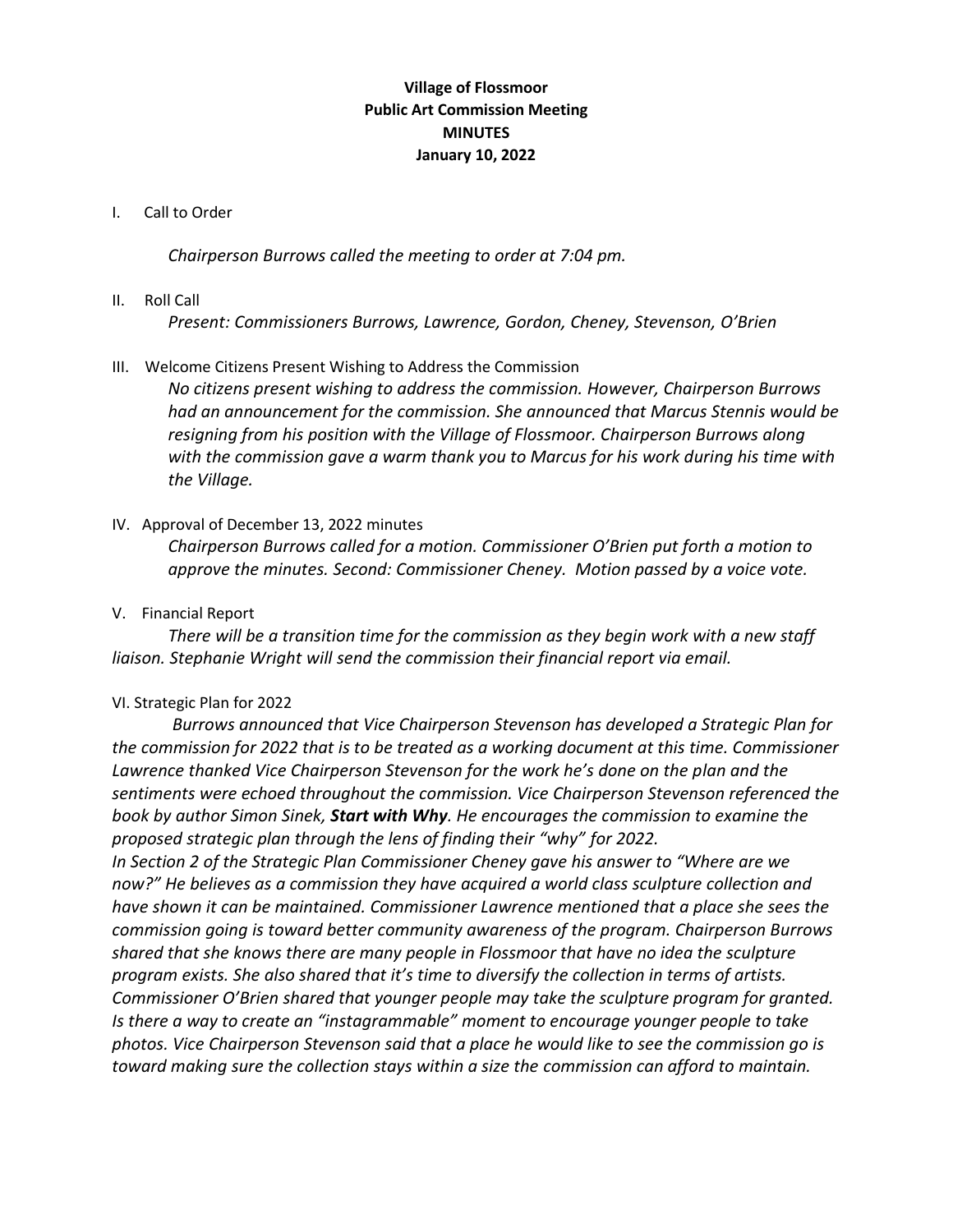*Commissioner Lawrence mentioned that we need to secure a strategy for where the sculptures should be placed. There should also be a plan for advertising or reviving Otocast. In regards to resources and marketing Vice Chairperson Stevenson said we need to create a social media calendar and publicize on enews and social media. Vice Chairperson Stevenson also mentioned that The Nate at Governor's State University comes across unique opportunities. Are those same opportunities available for this commission in regards to acquiring a sculpture that may be coming off of display for conservation purposes and could be given to Flossmoor on loan. Commissioner Cheney has spoken to Homewood Flossmoor Art teacher, Greg Petecki. HF is not in the position at this time to create a new sculpture. The pandemic has been incredibly tough on the art program. There was additional discussion surrounding HF and their Art History class and the possibility of learning about conservation of art pieces. The commission plans to continue their work on the 2022 Strategic Plan.* 

## VII. Rotational Program Updates

- *a. Sculpture updates going before the board. Stephanie to work with Marcus to create a presentation packet for the Village of Flossmoor Board of Trustees that would include the moving of several sculptures.*
- *b. There are no new sculpture applications at this time.*
- *c. Sculptures that will be leaving the rotation are as follows: See attached document. Chairperson Burrows asked for a motion to approach the board and request the movement of the sculptures. The motion was put forth by Commissioner Cheney with a second by Commissioner O'Brien and the motion passed with roll call vote.*

# VIII. 60422 Event

*There has been no further news on this topic other than there will be music and a unique opportunity to highlight each commission. The plan will be presented at the January board meeting for 60422 and the commission will learn more after the board meeting.* 

# IX. Fundraising Projects

*The commission expressed a great interest in gathering clear information on how donations from the water bill are gathered? Advertised? Was the new message on the water bill? Can the commission change the amounts requested as donations to \$5, \$10, \$15 increments? The board would like a history of how much has been raised over the years. Chairperson Burrows would like to know which neighborhoods are more prone to donate? Stephanie has committed to gather this information ad report back to the commission.* 

## X. Marketing

*In regards to marketing Vice Chairperson Stevenson said the commission should consider creating a social media calendar and publicize on enews and social media.*

## XI. Old Business

*a. Earth Day and International Sculpture Day. Stephanie to ask the Green Commission and Community Relations Commission if they would be interested in an annual commission wide meeting. Is there an opportunity for the Art Commission and Green*